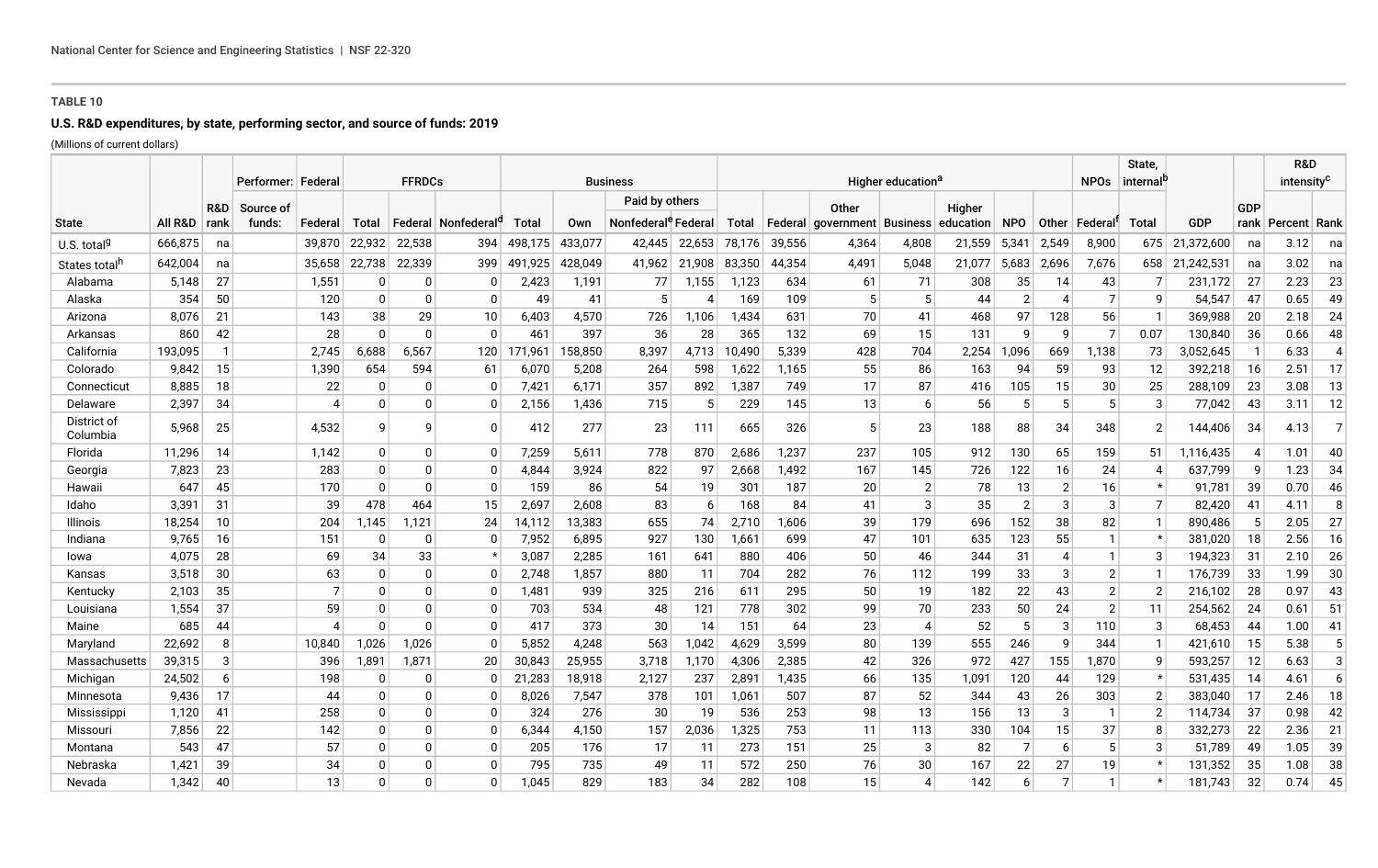## **TABLE 10**

# **U.S. R&D expenditures, by state, performing sector, and source of funds: 2019**

(Millions of current dollars)

|                              |         |                | Performer: Federa   |         | <b>FFRDCs</b> |         |            | <b>Business</b> |        |                                                   |                | Higher education <sup>a</sup> |          |                     |                 |                     |                |          |                 | State,<br>internal <sup>p</sup> |           |                |                       | R&D<br>intensity <sup>c</sup> |  |
|------------------------------|---------|----------------|---------------------|---------|---------------|---------|------------|-----------------|--------|---------------------------------------------------|----------------|-------------------------------|----------|---------------------|-----------------|---------------------|----------------|----------|-----------------|---------------------------------|-----------|----------------|-----------------------|-------------------------------|--|
| <b>State</b>                 | All R&D | R&D<br>rank    | Source of<br>funds: | Federal | Total         | Federal | Nonfederal | Total           | Own    | Paid by others<br>Nonfederal <sup>e</sup> Federal |                | Total                         | Federal  | Other<br>government | <b>Business</b> | Higher<br>education | <b>NPO</b>     |          | Other   Federal | <b>Total</b>                    | GDP       | GDP            | rank   Percent   Rank |                               |  |
| <b>New</b><br>Hampshire      | 3,063   | 32             |                     | 21      | <sup>0</sup>  |         | O          | 2,541           | 1,036  | 171                                               | 1,333          | 492                           | 246      | 6                   | 15              | 193                 | 26             | 7        | q               | $\star$                         | 87,508    | 40             | 3.50                  | 11                            |  |
| New Jersey                   | 23,386  | $\overline{7}$ |                     | 1,538   | 91            | 91      |            | 20,390          | 16,648 | 3,547                                             | 195            | 1,331                         | 651      | 95                  | 67              | 295                 | 122            | 101      | 33              | 3                               | 639,437   | 8              | 3.66                  | q                             |  |
| <b>New Mexico</b>            | 7,614   | 24             |                     | 738     | 5,850         | 5,797   | 53         | 637             | 391    | 43                                                | 202            | 366                           | 241      | 26                  | $\overline{4}$  | 71                  | 16             |          | 22              |                                 | 101,972   | 38             | 7.47                  |                               |  |
| New York                     | 28.717  | 5              |                     | 161     | 590           | 561     | 29         | 20,180          | 17,968 | 1.453                                             | 759            | 7,076                         | 3,661    | 435                 | 488             | 1,656               | 529            | 307      | 433             | 277                             | ,777,752  | -3             | 1.62                  | 32                            |  |
| North Carolina               | 17,159  | 11             |                     | 317     | $\Omega$      |         | 0          | 13,249          | 9,188  | 3,920                                             | 140            | 3,388                         | 1,945    | 162                 | 360             | 670                 | 204            | 49       | 186             | 18                              | 595,655   | -11            | 2.88                  | 14                            |  |
| North Dakota                 | 643     | 46             |                     | 30      | $\Omega$      |         | $\Omega$   | 349             | 340    | $\overline{7}$                                    | $\overline{2}$ | 263                           | 85       | 60                  | 13              | 98                  | $\overline{2}$ | 6        |                 | $\star$                         | 59,005    | 46             | 1.09                  | 37                            |  |
| Ohio                         | 15,687  | 12             |                     | 2,289   | $\Omega$      |         |            | 10,642          | 7,087  | 2,789                                             | 765            | 2,499                         | 1,478    | 104                 | 229             | 475                 | 157            | 55       | 256             |                                 | 693,199   |                | 2.26                  | 22                            |  |
| Oklahoma                     | 1,845   | 36             |                     | 215     | $\Omega$      |         | 0          | 1,067           | 956    | 70                                                | 41             | 534                           | 220      | 60                  | 38              | 200                 | 11             | 5        | 27              | $\overline{2}$                  | 203,700   | 29             | 0.91                  | 44                            |  |
| Oregon                       | 8,871   | 19             |                     | 72      | $\Omega$      |         |            | 7,890           | 7,606  | 230                                               | 54             | 864                           | 588      | 56                  | 45              | 102                 | 58             | 15       | 21              | 25                              | 246,647   | 25             | 3.60                  | 10                            |  |
| Pennsylvania                 | 20,788  | 9              |                     | 381     | 141           | 141     |            | 15,245          | 13,353 | 1,673                                             | 219            | 4,647                         | 2,570    | 102                 | 297             | 1,235               | 295            | 148      | 366             | 9                               | 799,686   | - 6            | 2.60                  | 15                            |  |
| Rhode Island                 | 1,473   | 38             |                     | 270     | $\Omega$      |         | $\Omega$   | 715             | 664    | 16                                                | 36             | 391                           | 262      | 17                  | 8               | 81                  | 16             | -6       | 94              | 3                               | 61,319    | 45             | 2.40                  | 19                            |  |
| South Carolina               | 2,894   | 33             |                     | 95      | 176           | 173     | 3          | 1,784           | 1,527  | 171                                               | 86             | 743                           | 355      | 33                  | 44              | 266                 | 30             | 16       | 67              | 29                              | 244,662   | 26             | 1.18                  | 35                            |  |
| South Dakota                 | 347     | 51             |                     | 16      | $\Omega$      |         | $\Omega$   | 194             | 170    | 20                                                |                | 118                           | 58       | 19                  | 3               | 23                  | 6              | 11       | 18              |                                 | 53,940    | 48             | 0.64                  | 50                            |  |
| Tennessee                    | 5,920   | 26             |                     | 1,003   | 1,470         | 1,454   | 16         | 1,663           | 1,381  | 228                                               | 55             | 1,337                         | 755      | 36                  | 76              | 393                 | 56             | 21       | 445             | $\overline{2}$                  | 376,917   | -19            | .57                   | 33                            |  |
| Texas                        | 30,921  | $\overline{4}$ |                     | 889     |               | 6       |            | 23,906          | 20,916 | 2,219                                             | 772            | 5,967                         | 2,347    | 855                 | 436             | 1,610               | 446            | 272      | 148             |                                 | 1,863,954 | $\overline{2}$ | 1.66                  | 31                            |  |
| Utah                         | 3,962   | 29             |                     | 172     | 0             |         |            | 2,857           | 2,463  | 316                                               | 78             | 925                           | 547      | 31                  | 49              | 250                 | 36             | 12       | 3               | -5                              | 195,088   | 30             | 2.03                  | 28                            |  |
| Vermont                      | 392     | 49             |                     | -8      | $\Omega$      |         | 0          | 244             | 218    | 19                                                | $\overline{ }$ | 139                           | 93       |                     | 3               | 32                  | 9              |          | $\star$         |                                 | 34,128    | -51            | 1.15                  | 36                            |  |
| Virginia                     | 11,693  | 13             |                     | 2,251   | 1,435         | 1,407   | 28         | 6,061           | 4,276  | 461                                               | 1,324          | 1,814                         | 843      | 108                 | 92              | 599                 | 106            | 67       | 121             | -11                             | 554,306   | -13            | 2.11                  | 25                            |  |
| Washington                   | 41.085  | $\overline{2}$ |                     | 357     | 1,012         | 994     | 18         | 37,330          | 35,823 | 1,255                                             | 252            | 1,830                         | .169     | 81                  | 73              | 257                 | 208            | 41       | 536             | 20                              | 597,874   | 10             | 6.87                  | 2                             |  |
| West Virginia                | 521     | 48             |                     | 47      | $\Omega$      |         | $\Omega$   | 246             | 219    | 17                                                | 10             | 213                           | 97       | 12                  | 6               | 76                  | 6              | 16       | 12              | 3                               | 79,140    | 42             | 0.66                  | 47                            |  |
| Wisconsin                    | 8.269   | 20             |                     | 55      | $\Omega$      |         | 0          | 6,517           | 5.679  | 741                                               | 97             | 1.652                         | 771      | 116                 | 57              | 518                 | 139            | 50       | 40              | -5                              | 344.725   | 21             | 2.40                  | 20                            |  |
| Wyoming                      | 792     | 43             |                     | 25      | $\Omega$      |         | $\Omega$   | 686             | 670    | 11                                                | 5              | 80                            | 52       | .5                  |                 | 18                  | 2 <sub>1</sub> |          | $\star$         |                                 | 39,601    | 50             | 2.00                  | 29                            |  |
| <b>U.S.</b><br>undistributed | 2,383   | na             |                     | 1,326   | $\Omega$      |         |            | 1,034           | 916    | 84                                                | 34             |                               | $\Omega$ |                     | $\Omega$        | 0                   | 0              | $\Omega$ | 23              | $\Omega$                        | O         | na             | na                    | na                            |  |
| Puerto Rico                  | 666     | na             |                     | -6      | $\Omega$      |         | 0          | 539             | 519    | <b>NA</b>                                         | NA             | 121                           | 80       | 2                   | 5               | 30                  |                | 3        | $\star$         | na                              | 111.702   | na             | ΝA                    | na                            |  |
| Other                        | 398     | na             |                     | 371     | $\Omega$      |         | 0          | $\Omega$        | O      | $\Omega$                                          | $\Omega$       | 25                            | 21       | $\overline{2}$      |                 | 3                   |                | $\Omega$ |                 | na                              | na        | na             | na                    | na                            |  |

\* amount > \$0.5 million; na = not applicable; NA = not available.

FFRDC = federally funded R&D center; GDP = gross domestic product; NPO = nonprofit organization.